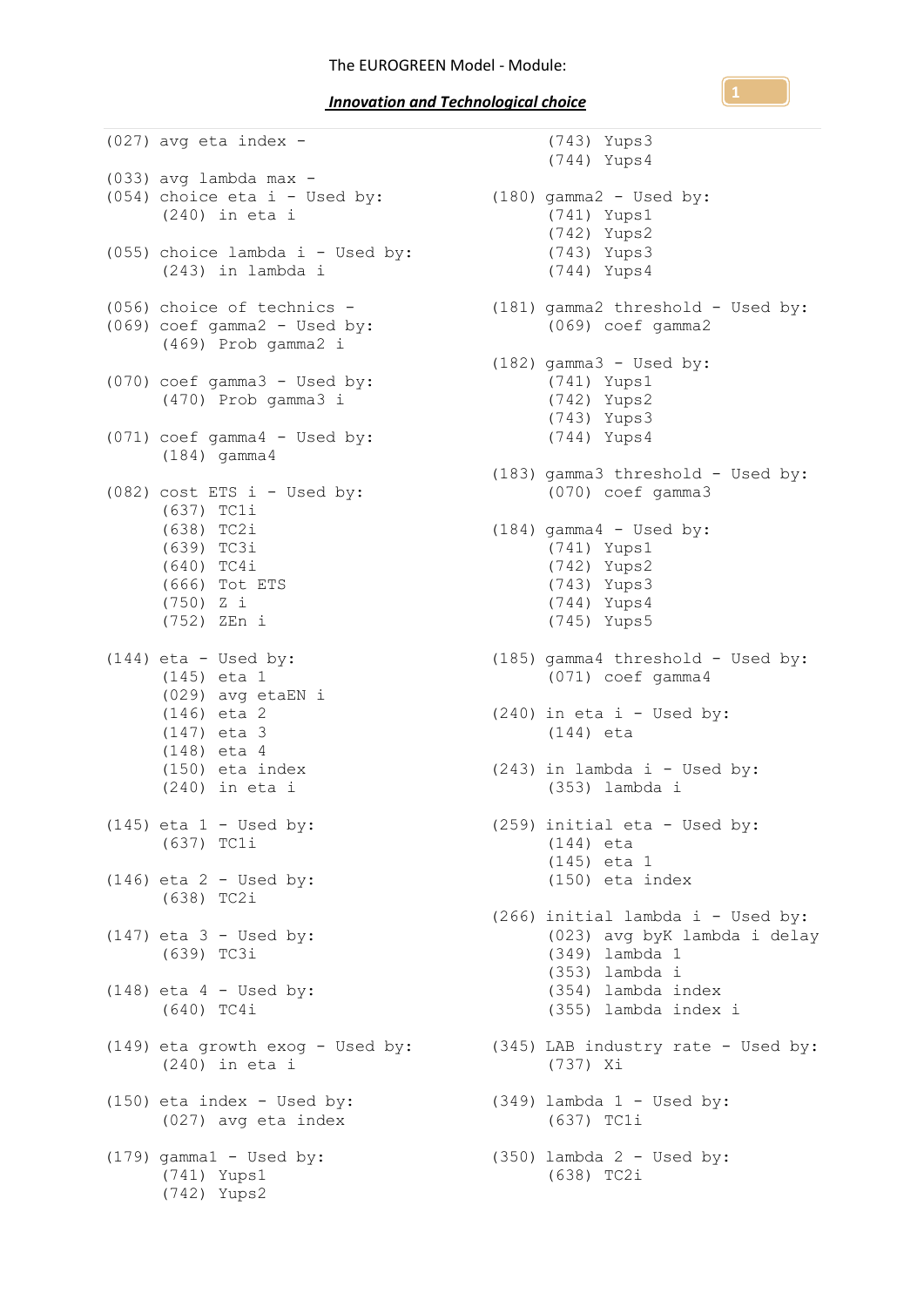(351) lambda 3 - Used by: (639) TC3i (352) lambda 4 - Used by: (640) TC4i (353) lambda i - Used by: (349) lambda 1 (022) avg byK lambda i (243) in lambda i (350) lambda 2 (351) lambda 3 (352) lambda 4 (354) lambda index (354) lambda index - Used by: (033) avg lambda max (427) Output i real - Used by: (426) Output i delay (028) avg etaEN (398) N Eji  $(637)$  TC1i (638) TC2i (639) TC3i (640) TC4i (677) Tot Output real (700) TPES i (728) VAd i (755) Zii (758) Zimp ii  $(436)$  p ELG i - Used by: (001) Acoeff (637) TC1i (638) TC2i (639) TC3i (640) TC4i  $(441)$  p FF i - Used by: (001) Acoeff (637) TC1i (638) TC2i (639) TC3i (640) TC4i  $(469)$  Prob gamma2 i - Used by: (180) gamma2  $(470)$  Prob gamma3 i - Used by: (182) gamma3 (477) randN eta2 - Used by: (054) choice eta i (146) eta 2 (478) randN eta3 - Used by:

(420) out Services delay (483) randU gamma4 i - Used by: (054) choice eta i (147) eta 3 (148) eta 4 (479) randN lambda2 - Used by: (055) choice lambda i (350) lambda 2 (352) lambda 4 (480) randN lambda3 - Used by: (055) choice lambda i (351) lambda 3 (481) randU gamma2 i - Used by: (180) gamma2 (482) randU gamma3 i - Used by: (182) gamma3 (184) gamma4 (529) seed - Used by: (481) randU gamma2 i (482) randU gamma3 i (483) randU gamma4 i  $(542)$  share ELG i - Used by: (001) Acoeff (637) TC1i (638) TC2i (639) TC3i (640) TC4i (550) share FF  $i$  - Used by: (001) Acoeff (637) TC1i (638) TC2i (639) TC3i (640) TC4i (578) sigma ji - Used by: (395) N E yFC ji (398) N Eji (637) TC1i (638) TC2i (639) TC3i (640) TC4i  $(624)$  TaxCO2 i - Used by: (224) Gov Tax (637) TC1i (638) TC2i (639) TC3i (640) TC4i (687) Tot Tax CO2 (750) Z i (752) ZEn i